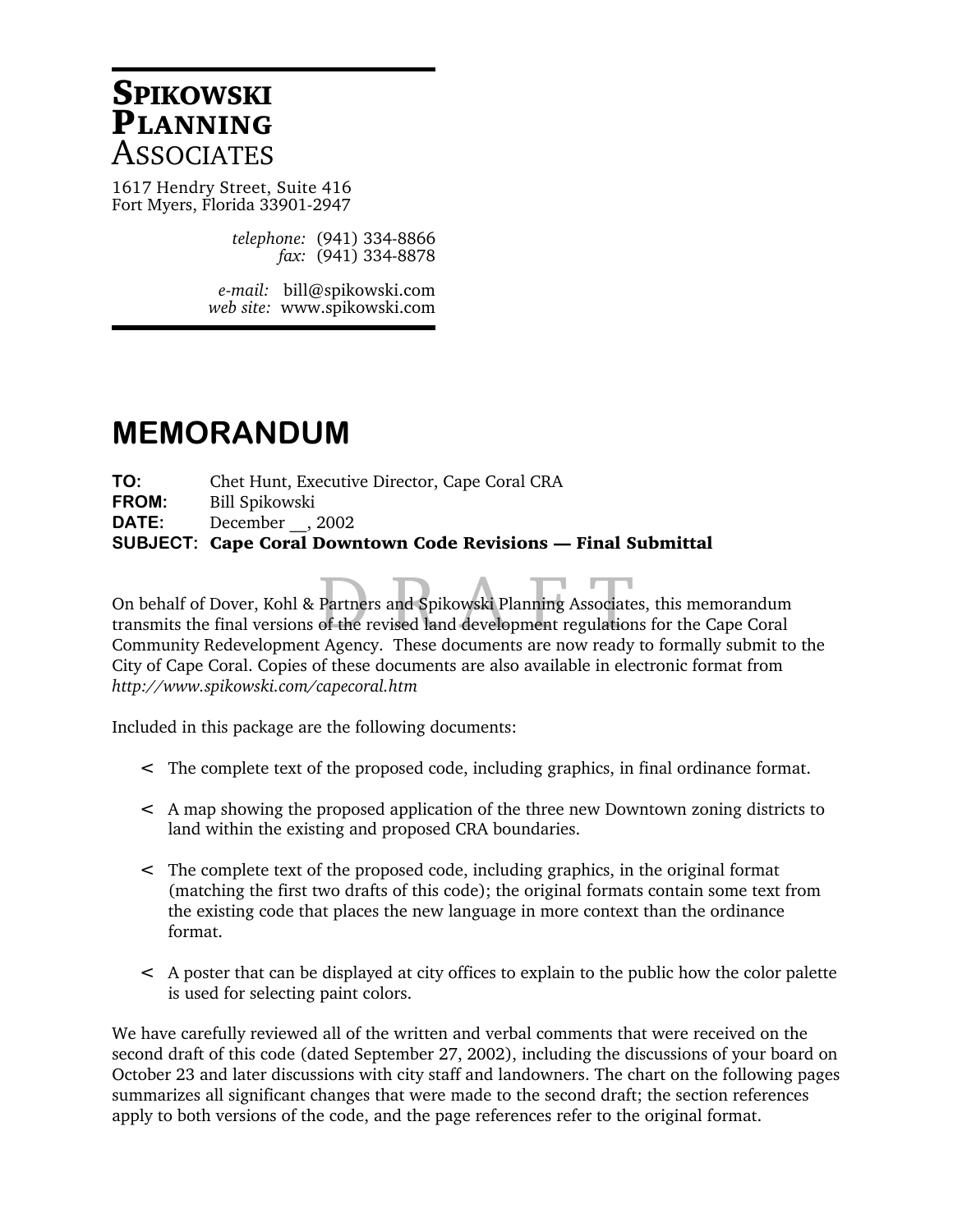Mr. Chet Hunt December \_\_, 2002 Page 2 of 6

# *PAGE SECTION PROPOSED CHANGE IN FINAL DRAFT*

- Map Legend **EXI** Added a footnote to the "Existing Zoning to Remain" legend item that reads as follows: "*Regulations of the new Downtown zoning districts will not affect properties where the existing zoning remains, even where the property is included within the CRA boundary*."
	- Changed the name of the "Downtown General" zoning district to "Downtown Edge." (This same change has been made throughout this code.)
	- Corrected a mapping error on the existing CRA boundary near
	- 3 2.7.12.A Revised purpose and intent language of the Downtown Core district to match the new format being used for all other zoning districts in the Cape Coral land development regulations.
	- 3 2.7.12.B Modified the list of permitted uses in the Downtown Core district as follows:
		- Restricted *Animal Kennel* to indoors only.
		- Moved *Automobile Parts Store* to Downtown General only.
		- Deleted *Dwelling Unit, Duplex* and modified other dwelling under the Capacode.<br>
		Eliminated *Crematory* from *Mortuary & Funeral Home* listing. ■ Deleted *Dwelling Unit, Duplex* and modified other dwelling unit terminology to more closely match the remainder of the Cape Coral code.
		-
	- 4 2.7.12.C Modified the list of special exception uses in Downtown Core as follows:
		- Limited *Storage, Indoor* to 20,000 square feet
		- $\blacksquare$  Changed the parenthetical language after "Drive-Thru Facility" to eliminate redundancy by referencing Section 2.7.15.A.2.
	- 5 2.7.12.D For the Downtown Core district:
		- Under "Build-to zone / Built-to line," moved and expanded the exception language into Section 2.7.15.A.3 so that it applies to the other two Downtown zoning districts as well.
		- Under "Rear setback," added a reference to new alley standards in Section 5.1.8.D.
		- $\blacksquare$  Under "Building frontage," clarified that the minimum widths are measured at the building frontage within the build-to zone.
		- Under "Parking location," reworded the text to make it clearer that the requirements for concealing parking structures are found in Section 5.1.8.C.
		- $\blacksquare$  Under "Building Height," lowered the minimum building height from 3 to 2 stories, except for buildings along Cape Coral Parkway.
	- 6 2.7.13.A Revised purpose and intent language of the Downtown Gateway district to match new format.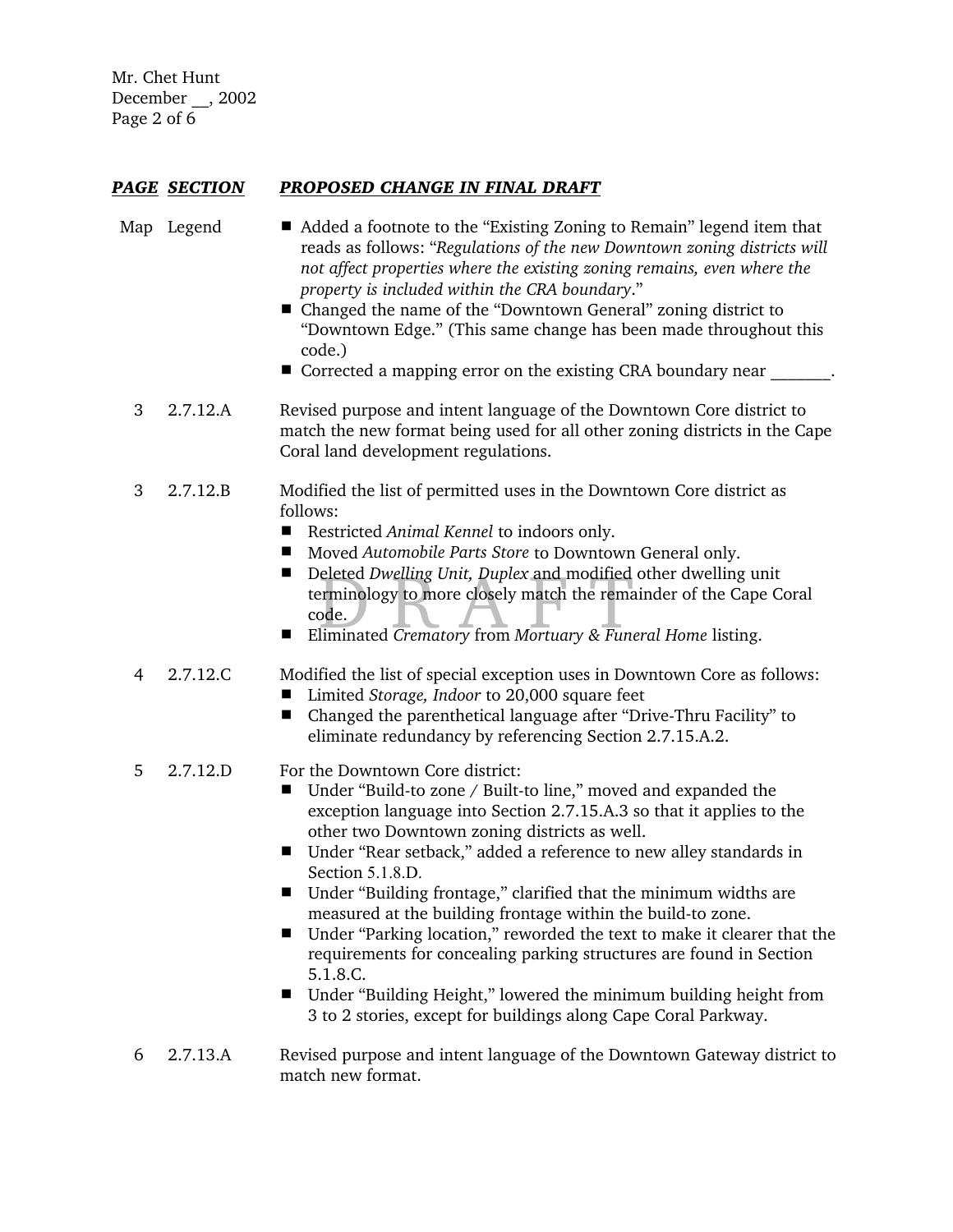Mr. Chet Hunt December \_\_, 2002 Page 3 of 6

# *PAGE SECTION PROPOSED CHANGE IN FINAL DRAFT*

- 6 2.7.13.D For the Downtown Gateway district:
	- Under "Build-to zone / Built-to line," added a reference to exceptions now contained in Section 2.7.15.A.3.
	- Under "Rear setback," reduced the rear setback to 10 feet along bodies of water and added a reference to new alley standards in Section 5.1.8.D.
	- $\blacksquare$  Under "Building frontage," clarified that the minimum widths are measured at the building frontage within the build-to zone and reduced the building frontage requirements for canalfront lots from 50% to 30%.
	- Under "Building Height," added a reference to single-story "large footprint buildings" in Section 2.7.15.A.4.
	- $\blacksquare$  Under "Parking location," reduced the minimum spacing of parking spaces from 30 feet to 20 feet; clarified that parking may occur forward of accessory buildings but not principal buildings; and reworded the text to make it clearer that the requirements for concealing parking structures are found in Section 5.1.8.C; and
	- Eliminated the term "small-footprint tower."
- liminated the term "small-footprint tower."<br>ed purpose and intent language for the Dc<br>h the new format. 7 2.7.14.A Revised purpose and intent language for the Downtown Edge district to match the new format.
- 7 2.7.14.C Modified the list of special exception uses in Downtown Edge as follows: # Eliminated *Mini-Warehouse*.
	- Limited *Storage, Enclosed* to fenced storage space that is not visible from the street.

# 8 2.7.14.D For the Downtown Edge district:

- Under "Build-to zone / Built-to line," added a reference to exceptions now contained in Section 2.7.15.A.3.
- Under "Rear setback," added a reference to new alley standards in Section 5.1.8.D.
- Under "Building frontage," clarified that the minimum widths are measured at the building frontage within the build-to zone.
- Under "Parking location," reworded the text to make it clearer that the requirements for concealing parking structures are found in Section 5.1.8.C.
- Under "Building Height," added a reference to single-story "large footprint buildings" in Section 2.7.15.A.4.
- Under "Architectural Elements," added a note that the minimum length/width percentages do not apply in the Downtown Edge district.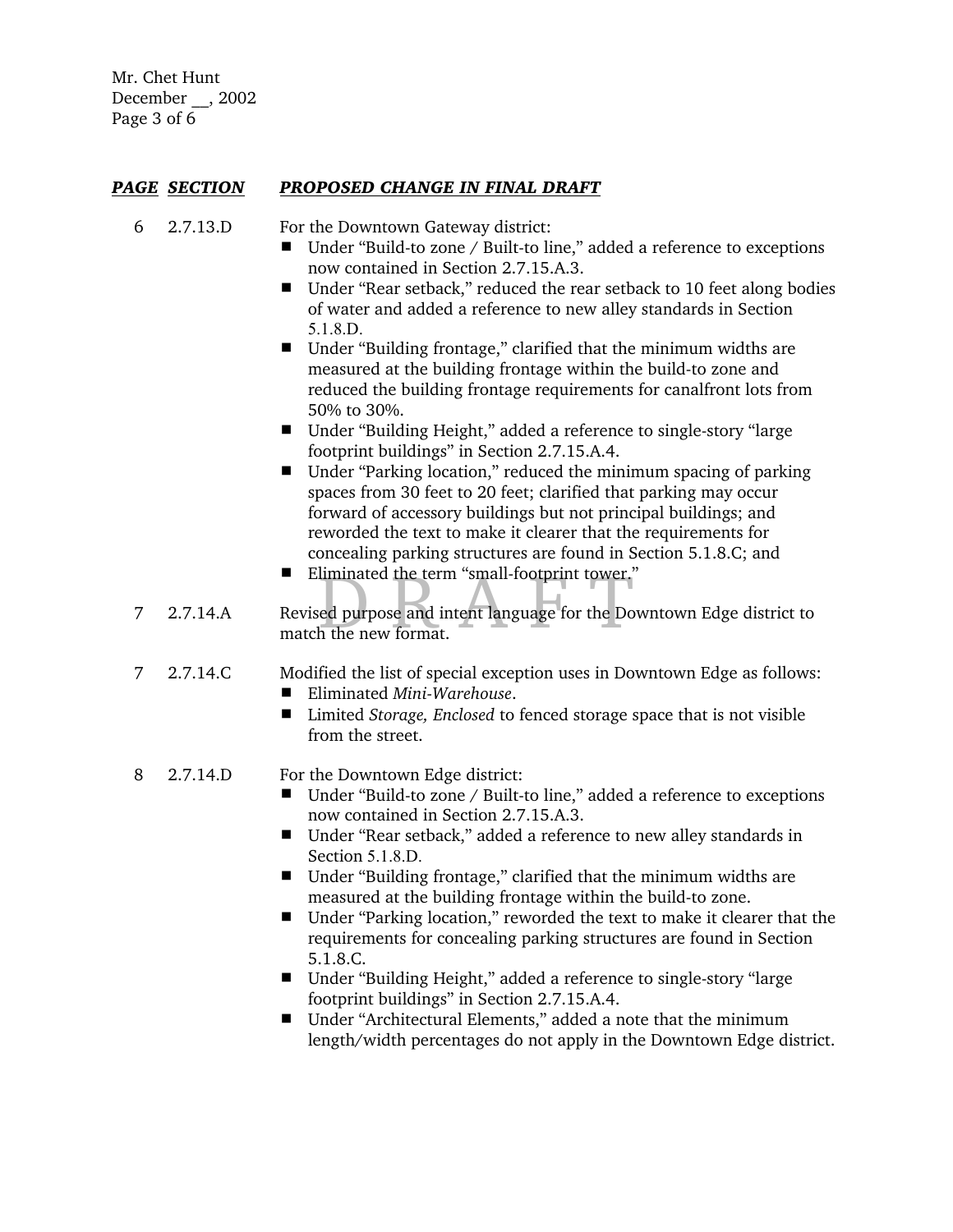Mr. Chet Hunt December \_\_, 2002 Page 4 of 6

# *PAGE SECTION PROPOSED CHANGE IN FINAL DRAFT*

- 8 2.7.15.A.1 Replaced the term "civic sites" with "civic buildings."
	- Reworded the examples of civic buildings to clarify the intent of this provision (also see the new definition of "civic building" in Article XI).
	- $\blacksquare$  Eliminated daycare centers from the list of civic buildings.
- 9 2.7.15.A.3 Add language to "Exceptions From Build-To Lines" that was moved here from the Downtown Core district and expanded the exceptions to allow more flexibility in building frontages, with special provisions for those blocks where utility lines adjoin the right-of-way rather than having been placed in alleys.
- 9 2.7.15.A.4 Reworded the narrative for large-footprint buildings for clarity.
- 10 2.7.15.B.1.d Added language that requires awnings to be one of the colors that is acceptable for paint.
- 12 2.7.15.B.3. # Changed the spacing between the curbline and the outside face of colonnades/arcades to 24" minimum, 40" maximum.
	- Reworded narrative for clarity.
	- Examples to  $\frac{1}{2}$ . Thumman, 19 m<br>eworded narrative for clarity.<br>liminated redundant language and modifie<br>onstruction agreements for buildings that v **Eliminated redundant language and modified terminology for pre**construction agreements for buildings that will extend over the sidewalk.
- 16 2.7.15.C.1 Revised purpose and intent language to match the new format.
- 16 2.7.15.C.2.a Add a new subsection 2.a. to provide regulatory language for building heights (formerly in the definitions in Article XI).
- 16 2.7.15.C.2.b Allowed chain link fencing when it will not be visible from a public street (for instance, behind buildings and along alleys).
- 17 2.7.15.C.3.b Allowed synthetic stucco (EIFS) on second floors and above.
- 17 2.7.15.C.4.b Added aluminum as an acceptable material for railings.
- 18 2.7.15.C.5.b Clarified standards that the director would use to evaluate requests to modify the spacing of entrance doors.
- 18 2.7.15.C.6 Subsection 6 on paint colors has been extensively revised. It now includes more specificity as to which colors on the color palette are acceptable and which are not, and provides a method for replacing the color palette through time as paint names and numbers evolve. It also states that these color regulations also apply to awning colors.
- 19 2.7.15.C.7.b Deleted cedar shakes as an acceptable roofing material.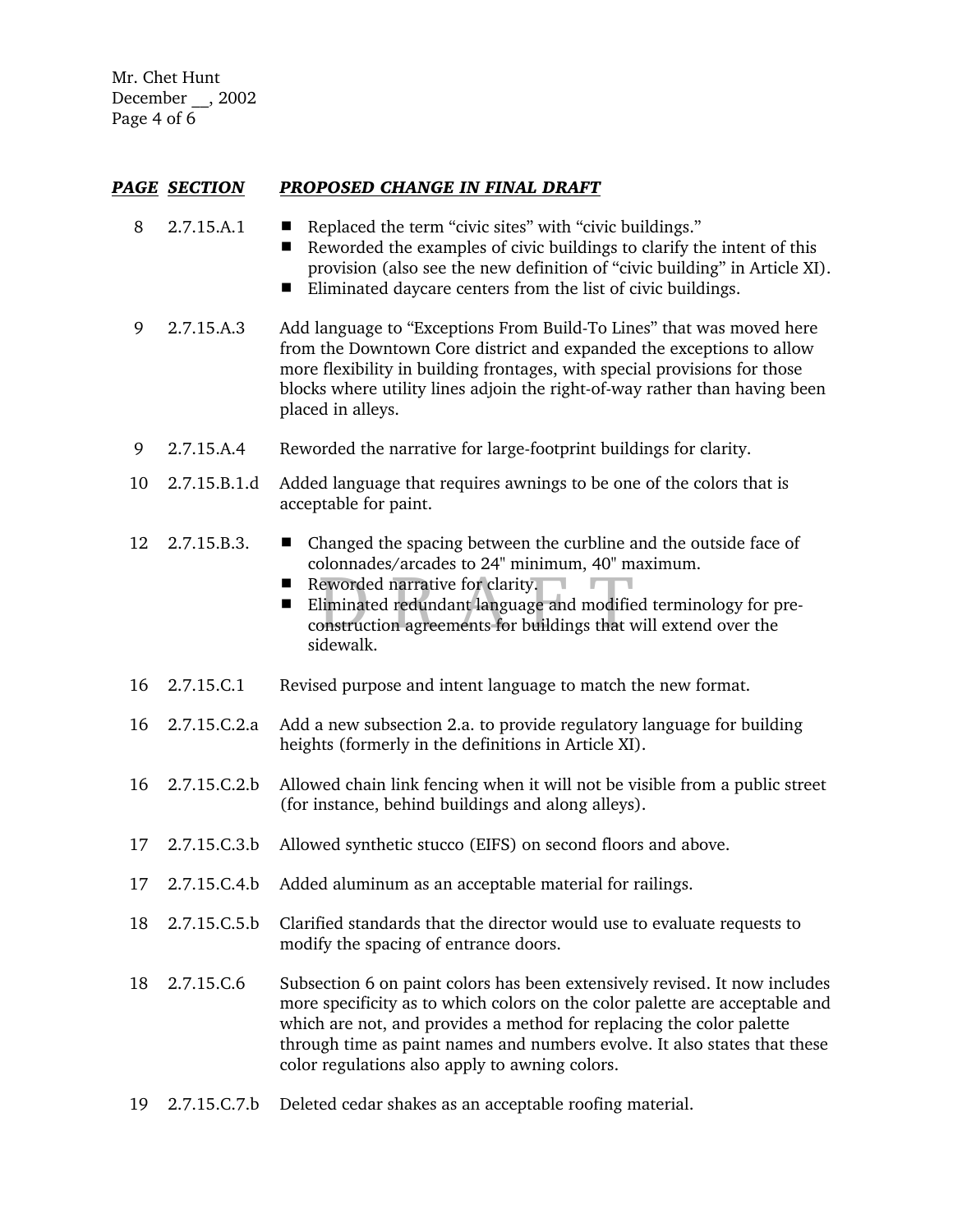Mr. Chet Hunt December \_\_, 2002 Page 5 of 6

### *PAGE SECTION PROPOSED CHANGE IN FINAL DRAFT*

- 20 2.7.15.C.8.b Modified "Garden Walls, Fences & Hedges" as follows:
	- Reworded narrative for clarity.
		- Added a maximum height of 8' for fences in side and rear yards.
		- Improved the diagram to remove ambiguities.
- 20 2.7.15.C.8.c Added aluminum as an acceptable material for fences.
- 20 2.7.15.C.9 Added a new subsection 9 that refers the reader to the new dryfloodproofing requirements for commercial buildings that are found in Section 6.5.B.2.b.
- 20-21 2.7.15.C.10 Added a new section on swimming pools that is substantially the same as proposed in the interim CRA ordinance.
	- 21 2.7.15.D.1 Revised purpose and intent language to match the new format.
	- 21 2.7.15.D.2.a Clarified that the size of these signs will be limited by the size restrictions in the existing sign code (Article VII).
	- Existing sign code (Afficie VII).<br>Fied that the size of these signs will be limi 21 2.7.15.D.2.b Clarified that the size of these signs will be limited by the size restrictions in the existing sign code (Article VII).
	- 21 2.7.15.D.2.c Clarified that the size of these signs will be limited by the size restrictions in the existing sign code for building-mounted signs (Section 7.10.2.A).
	- 29 3.22.5.B Space is provided here for city officials to insert language on utility-owned power lines.
	- 30  $4.1.2.A$   $\blacksquare$  Added language to subsection 1 to clarify that plat approvals must comply with all requirements of Chapter 177, Florida Statutes.
		- $\blacksquare$  Reworded subsection 3 to clarify that the PDP process is only mandatory on certain properties in the C-1, C-3, and P-1 zoning districts; this requirement does not apply to land in any other zoning districts (such as any of the three new Downtown zoning districts).
	- 36 4.4.4.I Following consultation with SFWMD staff on surface water management issues, the following changes have been made:
		- The alternate language for *mandatory* underground drainage has been dropped.
		- If a landowner chooses to use a surface impoundment instead of underground drainage, those impoundments can only be placed in rear yards.
		- Language throughout this subsection has been clarified.
	- 39 5.1.8.C.2 Added new language regarding any exposed facades of parking structures.